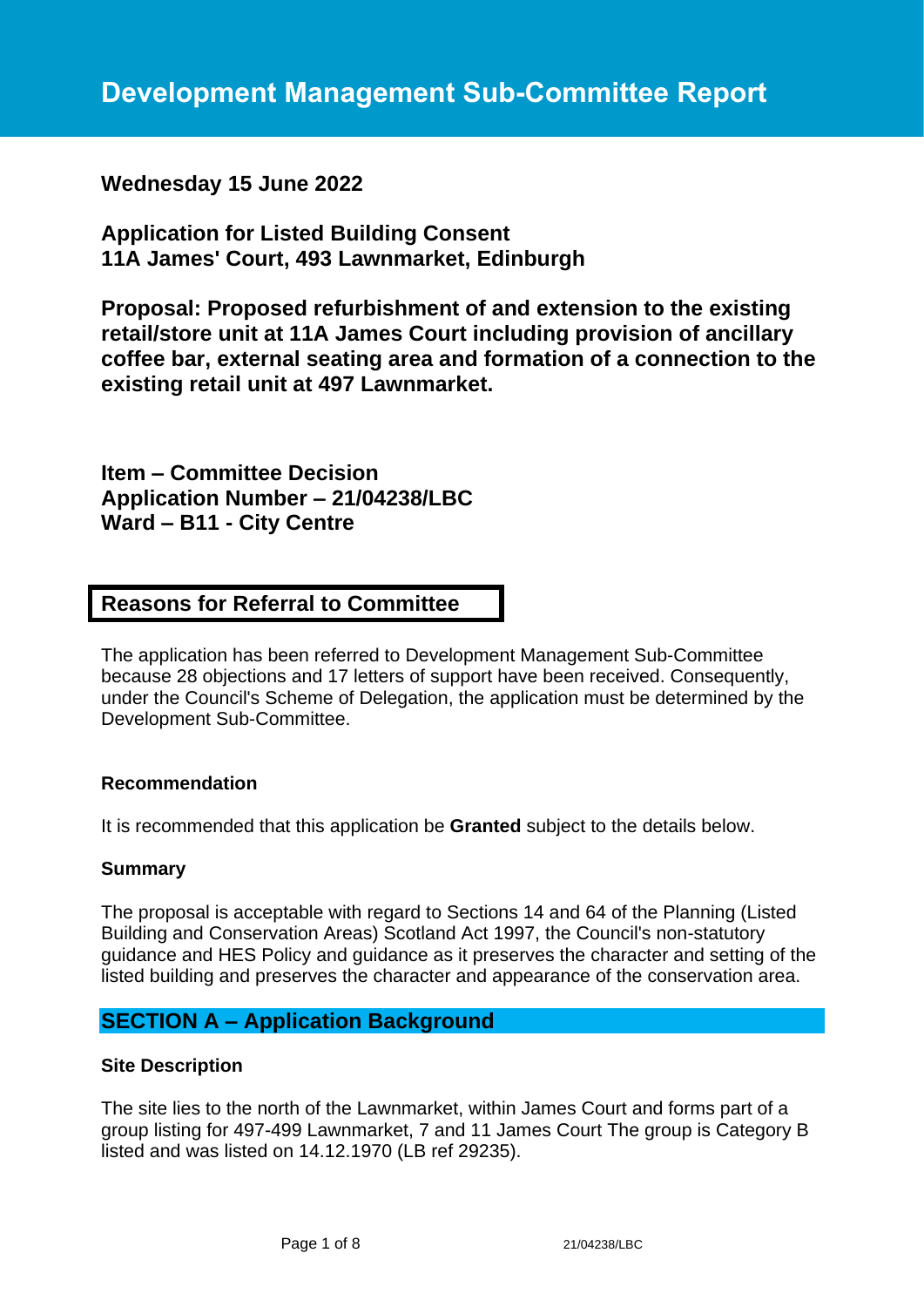The site is a single storey building, which is in retail / storage use. The building is finished in white render, with a pitched slate roof. There is no connection between the building and the main tenement, the ground floor of which is also in retail use. The site is accessed independently from Lady Stairs Close.

The immediate area within James Court is characterised by tenemental buildings and hard landscaping. The wider surroundings have a mix of uses, being predominantly residential at the upper floors, with a variety of commercial ground floor uses.

A tenement building is situated to the east at 491-495 Lawnmarket, 3 and 5 James Court. The group is Category A listed and was listed on 14.12.1970 (LB ref 29234).

The site is within the Edinburgh World Heritage Site and the Old Town Conservation Area.

### **Description Of The Proposal**

The application proposes the refurbishment of and extension to the existing retail/store.

The retail use of the rear building would be retained, whilst also providing a small, ancillary coffee bar. The ground floor would be extended and a mezzanine level created, providing an internal floor area of 161sqm. An external seating area would be formed to the rear of the building and an enclosed, refuse and recycling store would also be created.

The existing roof would be increased in height with flat roof dormers added to the roof planes. The proposed materials are reused slate roofing and stonework. It is proposed to infill the existing windows with plain rendered panels.

### **Supporting Information**

Planning Statement Design Statement

### **Relevant Site History**

21/04237/FUL 11A James' Court 493 Lawnmarket **Edinburgh** EH1 2PB Proposed refurbishment of and extension to the existing retail/store unit at 11A James Court including provision of ancillary coffee bar, external seating area and formation of a connection to the existing retail unit at 497 Lawnmarket.

### **Other Relevant Site History**

No other relevant site history.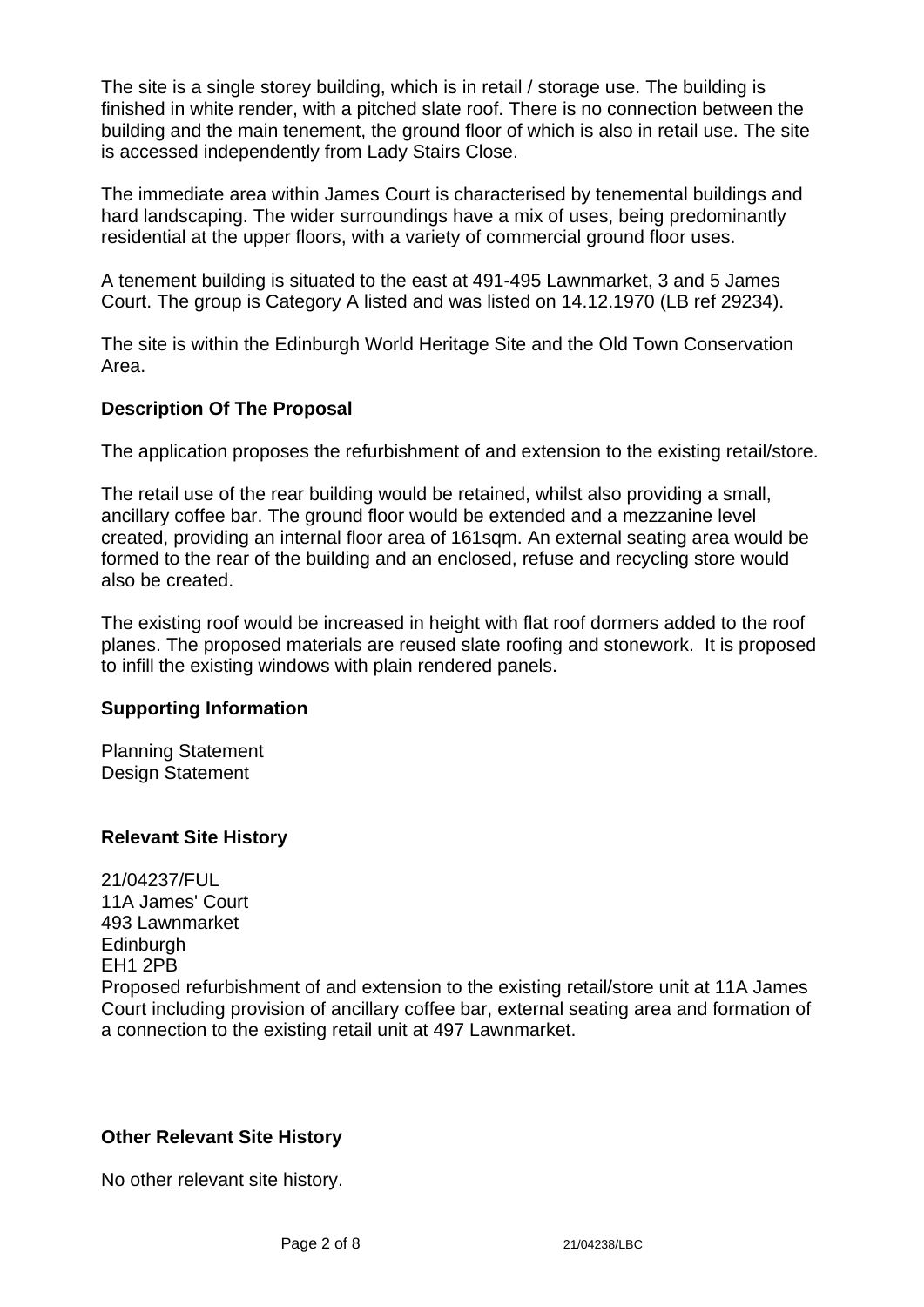### **Pre-Application process**

Pre-application discussions took place on this application.

### **Consultation Engagement**

Historic Environment Scotland

Archaeology

Refer to Appendix 1 for a summary of the consultation response.

### **Publicity and Public Engagement**

**Date of Neighbour Notification:** Not Applicable **Date of Renotification of Neighbour Notification:** Not Applicable **Press Publication Date(s):** 11 February 2022; 27 August 2021; **Site Notices Date(s):** 8 February 2022; 24 August 2021; **Number of Contributors: 45**

## **Section B - Assessment**

#### **Determining Issues**

Due to the proposals relating to a listed building(s) within a conservation area, this application for listed building consent requires to be assessed against Sections 14 and 64 of the Planning (Listed Buildings and Conservation Areas) (Scotland) Act 1997 (the "1997 Heritage Act"):

- − Having due regard to HES Policy and guidance, do the proposals:
	- a. harm a listed building or its setting? or
	- b. conflict with the objective of preserving or enhancing the character or appearance of the conservation area?
- − If the proposals do comply with HES Policy and guidance, are there any compelling reasons (including but not limited to the public sector equality duty) for not approving them?
- − If the proposals do not comply with HES Policy and guidance, are there any compelling reasons (including but not limited to the public sector equality duty) for approving them?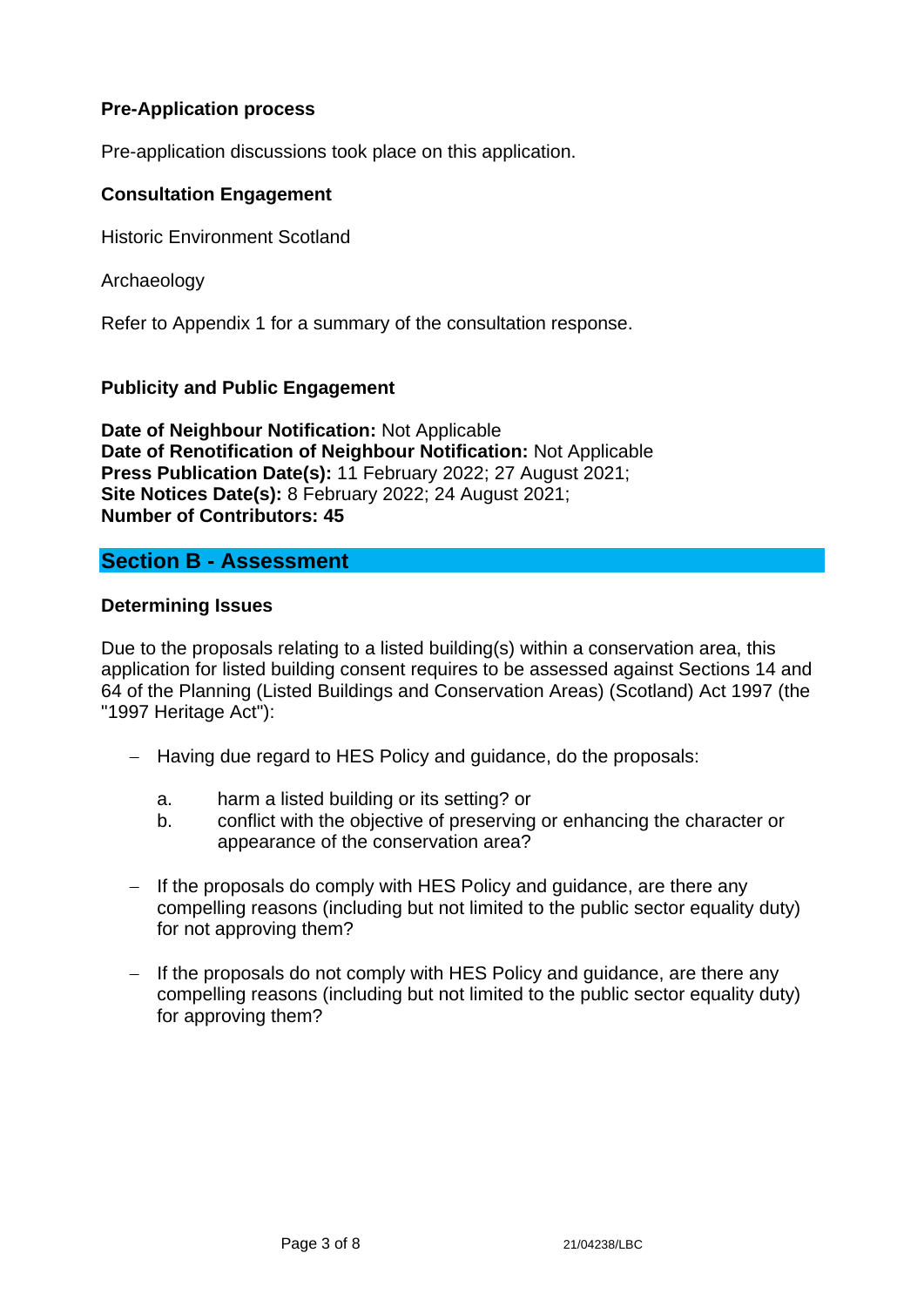### **Assessment**

To address these determining issues, it needs to be considered whether:

### **a) The proposals harm the listed building and its setting?**

The following HES guidance is relevant in the determination of this application:

- − Managing Change Setting
- − Managing Change Extensions
- − Managing Change Roofs
- − Managing Change Interiors
- − Managing Change External Walls

Although the roof would be increased in height, it would remain subservient to the main building. It would be connected to the main building by a lower pitched roof, which would be a sympathetic and modest addition. The proposal would preserve the character of the building and would not challenge or diminish the setting of the neighbouring listed buildings. The dormers would be appropriately designed and scaled features and would create an interesting visual juxtaposition with the rest of the building.

The vaulted basement would be retained and the render from the older north and west walls would be stripped off to expose the stonework. A new access would be formed into the courtyard area.

The internal alterations proposed are minor and respect the original architectural style. They would not result in the loss of any significant historic fabric.

The external seating area proposes the use of granite; this stone is not an appropriate finish, as sandstone is the predominant external material and the introduction of a small element of granite would create a disjointed and fussy addition, to the detriment of the character and setting of the adjoining buildings, it is recommended that a condition is added requiring a detailed specification of all proposed external materials.

### **Conclusion in relation to the listed building**

The proposals are acceptable with regard to Section 14 of the Planning (Listed Buildings and Conservation Areas) (Scotland) Act 1997, and the proposals preserve the character and setting of the listed buildings and comply with Council's non-statutory guidance and HES guidance.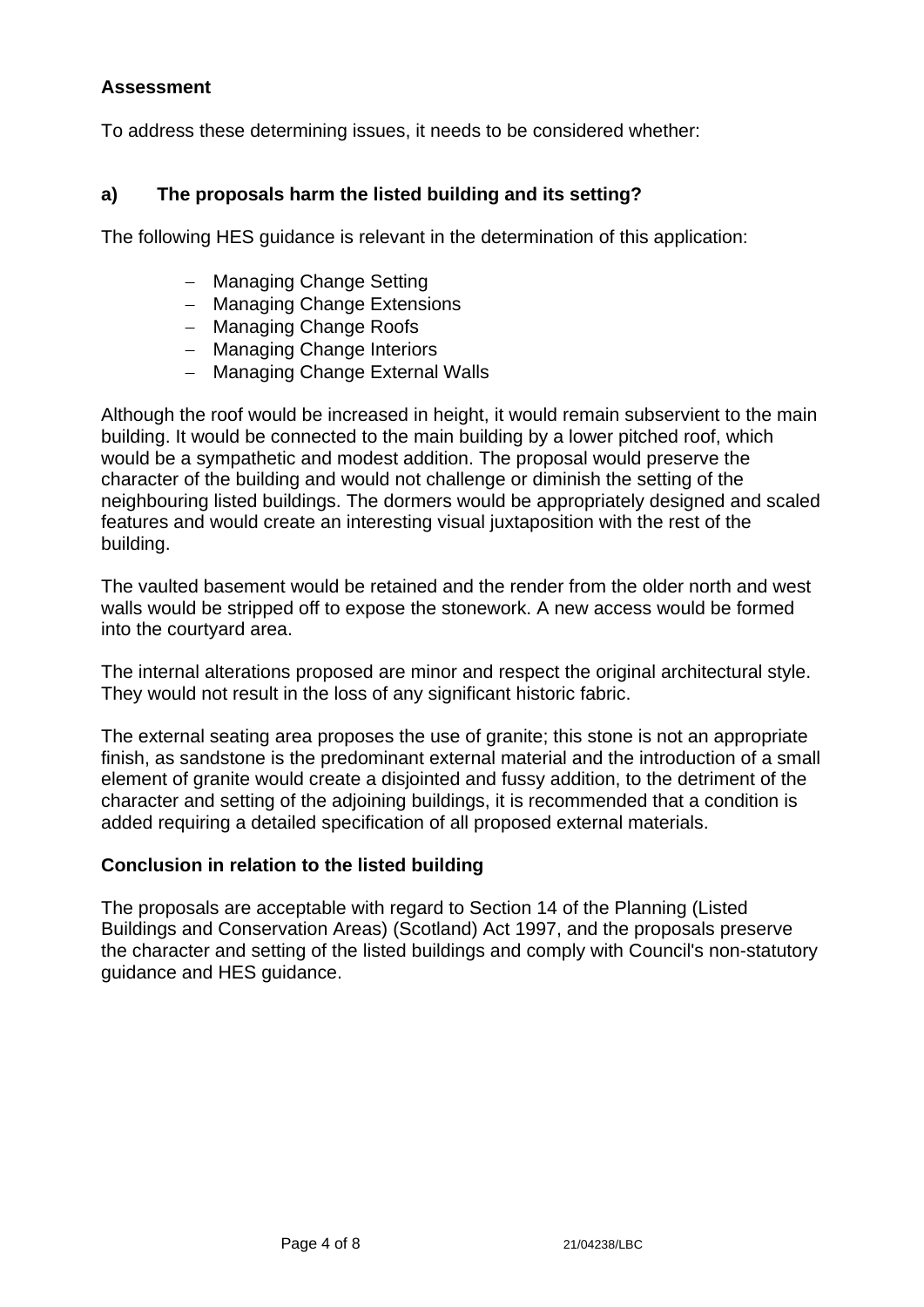# **b) The proposals impact on the character or appearance of the conservation area?**

The Old Town Conservation Area Character Appraisal emphasises the survival of the original medieval street pattern; the wealth of important landmark buildings; the survival of an outstanding collection of archaeological remains, medieval buildings, and 17thcentury town houses; the consistent and harmonious height and mass of buildings; the importance of stone as a construction material for both buildings and the public realm; the vitality and variety of different uses; and the continuing presence of a residential community.

The proposal retains the single storey element of the existing building and creates a new mezzanine level by the formation of flat roofed dormers on the roof planes. These are contemporary in design but tie in with the character and appearance of the Old Town Conservation Area, where modern additions sit comfortably on elevations of buildings in the Old Town contributing to the evolving character of the area. The materials of slate and exposed stonework reflect the materials on surrounding buildings and provide a sense of unity. The proposed alterations would be architecturally compatible in design, scale and materials with the original building.

The formation of the seating area would extend the building's footprint into the court area to the north. However, it would be open and would not extend beyond the line of the outshot of the building to the east of the site. It would form a modest and unobtrusive addition to the square and would not adversely affect its spatial character. As set out above, granite is not an appropriate material for the external seating area, and a condition is attached requiring details of more suitable external materials to be submitted.

The proposed alterations would be architecturally compatible in design of the original building and its surrounding area. Subject to the above recommended condition, the materials are acceptable.

## **Conclusion in relation to the conservation area**

The proposals are acceptable with regard to section 64 of the Planning (Listed Buildings and Conservation Areas) (Scotland) Act 1997, as they preserve and enhance the character and appearance of the conservation area.

## **c) there are any other matters to consider?**

The following matters have been identified for consideration:

## Equalities and human rights

Due regard has been given to section 149 of the Equalities Act 2010. No impacts have been identified.

Consideration has been given to human rights. No impacts have been identified through the assessment and no comments have been received in relation to human rights.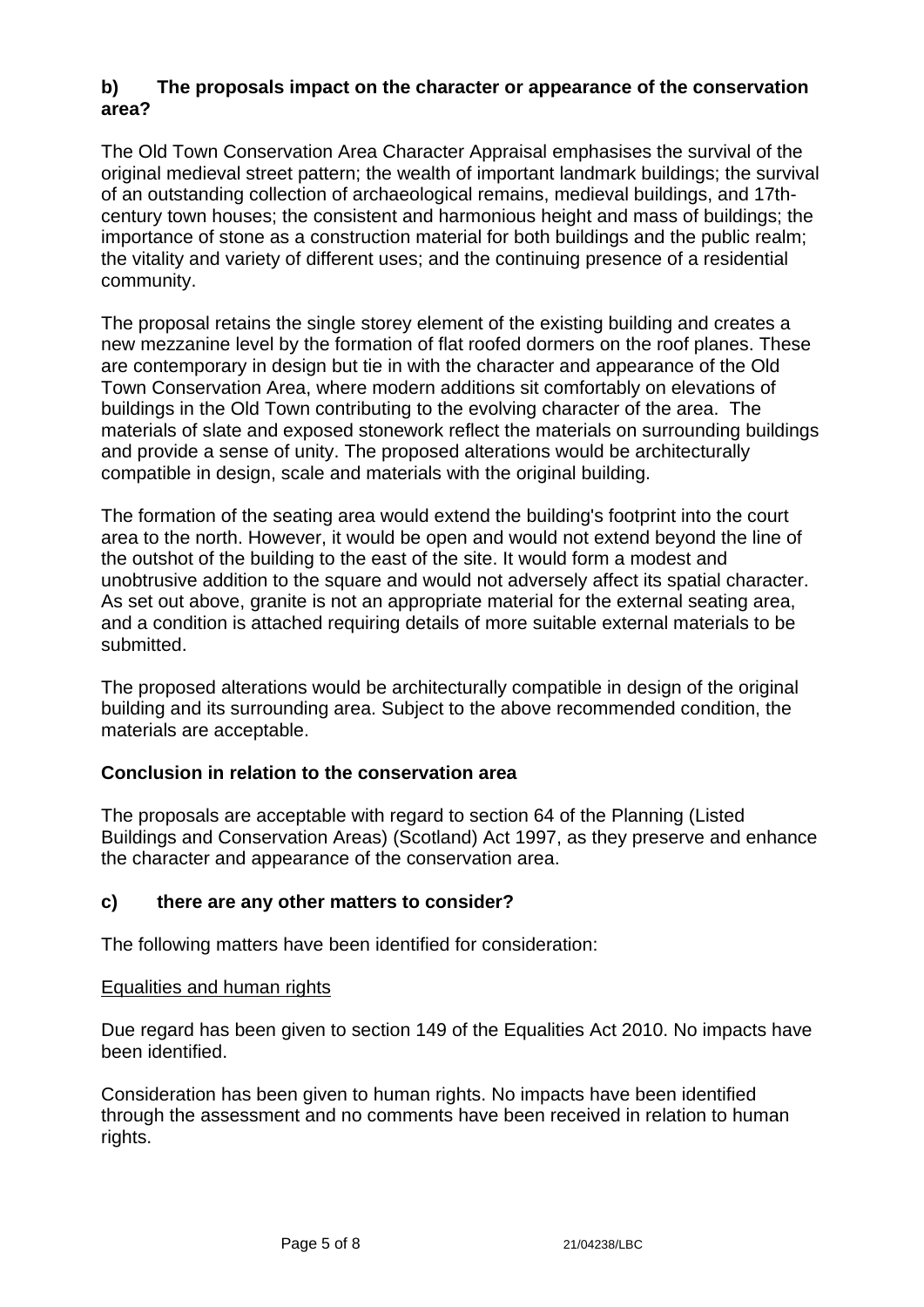### Public representations

The application was advertised on 27th August 2021 and 44 comments were received: 27 objecting and 17 supporting. These included comments from the Cockburn Association, the Architectural Heritage Society of Scotland, Free Church of Scotland and the Old Town Community Council who have not requested to be a statutory consultee.

The application was re-advertised on 4th February 2022 and a further objection was received.

A summary of the representations is provided below:

#### *Material Comments - Objecting:*

- − loss of open area this is assessed in section (b) of the assessment.
- − impact on the character and appearance of the conservation area this is assessed in section (b) of the assessment.
- − loss of historic fabric assessed in section (a) of the assessment.

#### *Material Comments - Supporting:*

− the design sympathetic to surrounding buildings and enhance appearance of James Court - this is assessed in sections (a) and (b) of the assessment.

#### *Non-material Considerations*

- − excessive concentration of food and drink premises this is assessed as part of the planning application 21/04238/FUL.
- − neighbouring amenity this is assessed as part of the planning application 21/04238/FUL.
- − impact on outlook this is assessed as part of the planning application 21/04238/FUL.
- − the new cafe will improve recovery and regeneration of the area this is assessed as part of the planning application 21/04238/FUL.

#### **Conclusion in relation to other matters considered**

The proposal complies with the other matters considered.

### **d) Overall conclusion**

The proposal is acceptable with regard to Sections 14 and 64 of the Planning (Listed Building and Conservation Areas) Scotland Act 1997, the Council's non-statutory guidance and HES Policy and guidance as it preserves the character and setting of the listed building and preserves the character and appearance of the conservation area.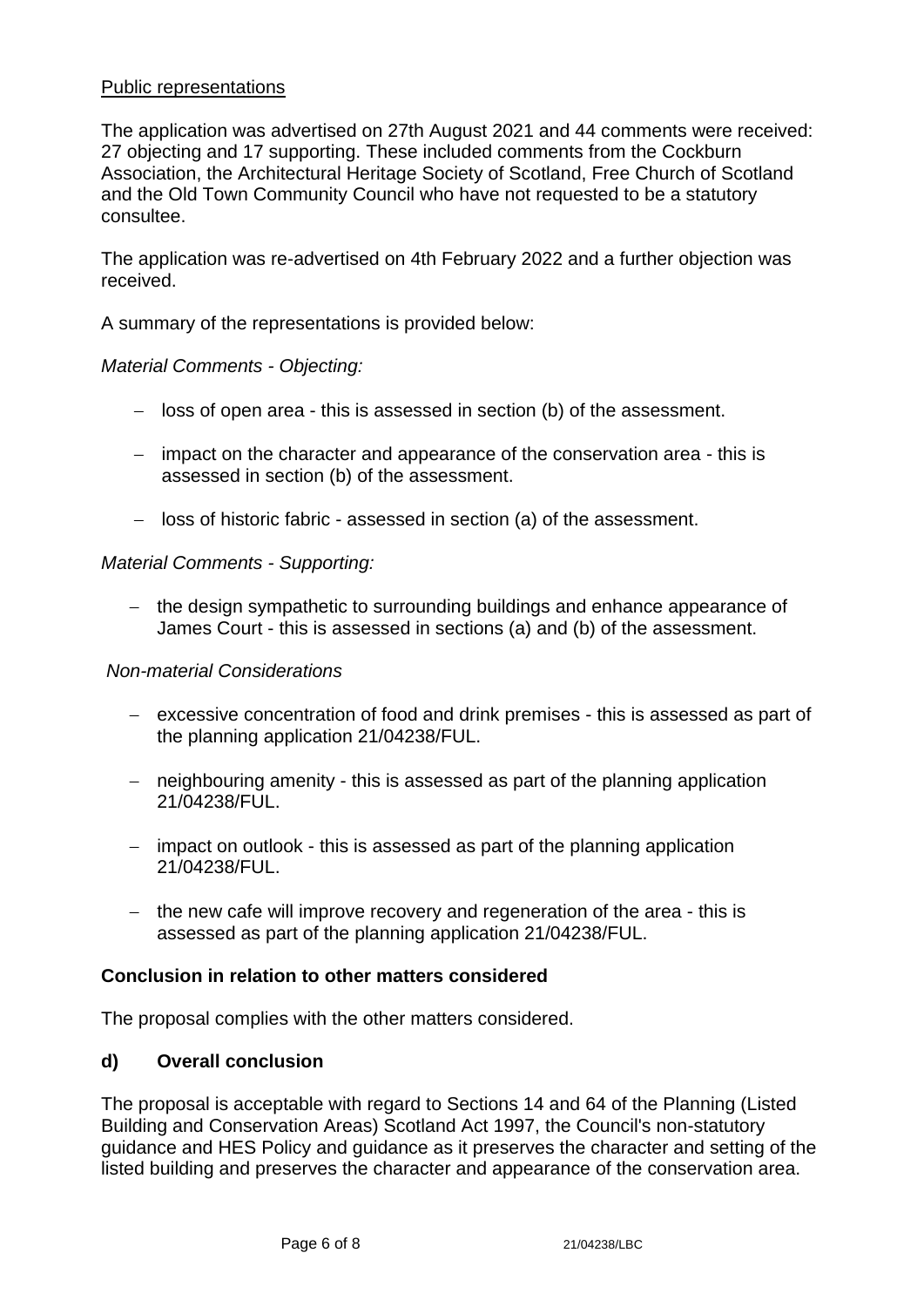# **Section C - Conditions/Reasons/Informatives**

The recommendation is subject to the following.

### **Conditions :-**

1. A detailed specification, including trade names where appropriate, of all the proposed external materials shall be submitted to and approved in writing by the Planning Authority before work is commenced on site; Note: samples of the materials may be required. Granite will not be used in the external seating area.

#### **Reasons**: -

1. In order to safeguard the character and setting of the listed buildings and the character and appearance of the conservation area.

#### **Informatives**

It should be noted that:

1. The works hereby permitted shall be commenced no later than the expiration of three years from the date of this consent.

### **Background Reading/External References**

To view details of the application, go to the Planning Portal

**Further Information -** [Local Development Plan](https://www.edinburgh.gov.uk/local-development-plan-guidance-1/edinburgh-local-development-plan/1)

**Date Registered: 10 August 2021**

#### **Drawing Numbers/Scheme**

1A, 2A,, 3-7,8A 9-12

Scheme 2

**David Givan Chief Planning Officer PLACE The City of Edinburgh Council**

Contact: Jennifer Zochowska, Senior Planning Officer E-mail: jennifer.zochowska@edinburgh.gov.uk